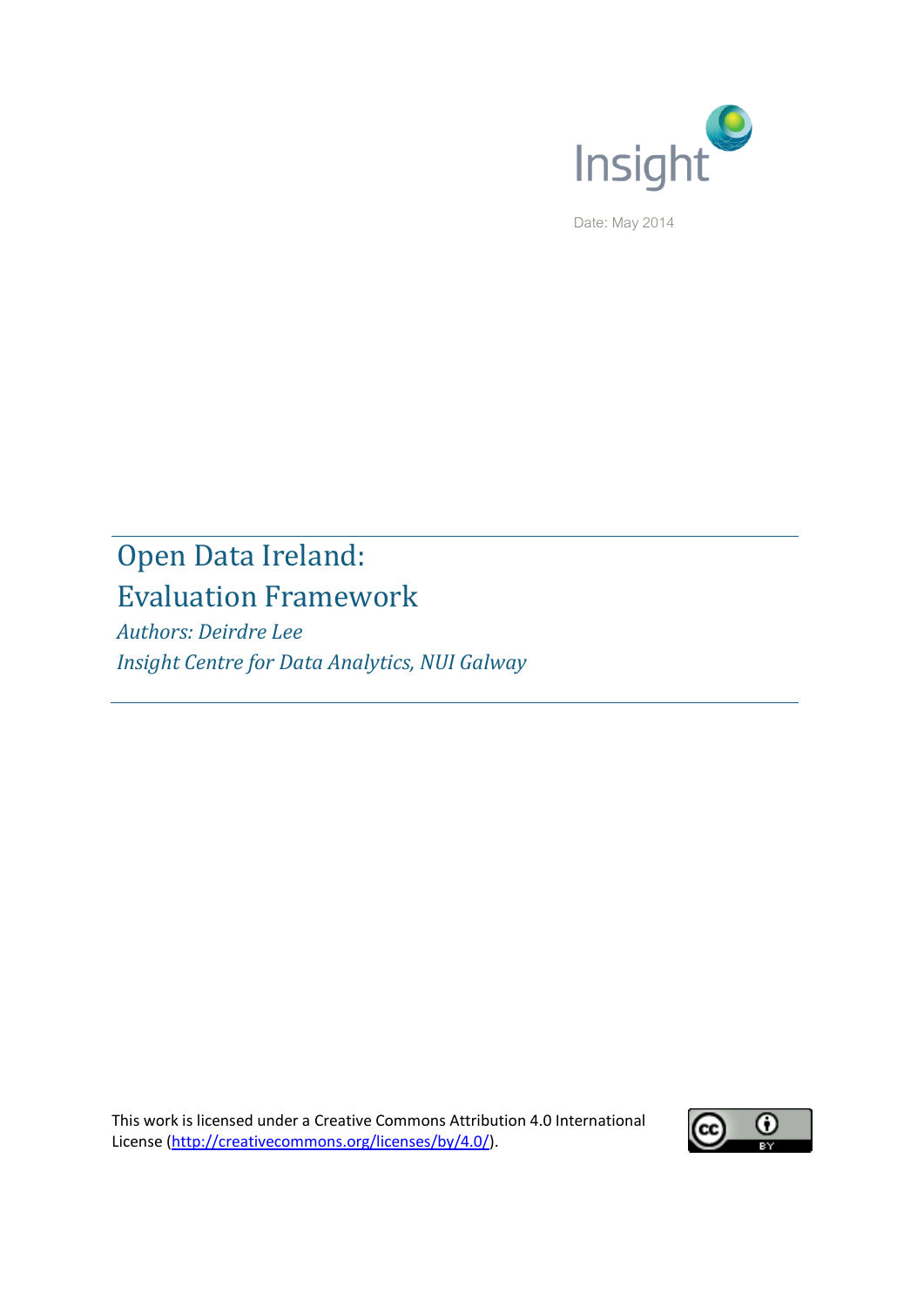# **Contents**

| $\mathbf{1}$   |       |  |  |  |  |  |  |  |
|----------------|-------|--|--|--|--|--|--|--|
| $\overline{2}$ |       |  |  |  |  |  |  |  |
|                | 2.1   |  |  |  |  |  |  |  |
| 2.2            |       |  |  |  |  |  |  |  |
|                | 2.3   |  |  |  |  |  |  |  |
| 3              |       |  |  |  |  |  |  |  |
|                | 3.1   |  |  |  |  |  |  |  |
|                | 3.1.1 |  |  |  |  |  |  |  |
|                | 3.1.2 |  |  |  |  |  |  |  |
|                | 3.2   |  |  |  |  |  |  |  |
|                | 3.2.1 |  |  |  |  |  |  |  |
|                | 3.2.2 |  |  |  |  |  |  |  |
|                | 3.2.3 |  |  |  |  |  |  |  |
| 4              |       |  |  |  |  |  |  |  |
|                | 4.1   |  |  |  |  |  |  |  |
|                | 4.2   |  |  |  |  |  |  |  |
|                | 4.3   |  |  |  |  |  |  |  |
| 5              |       |  |  |  |  |  |  |  |
| 6              |       |  |  |  |  |  |  |  |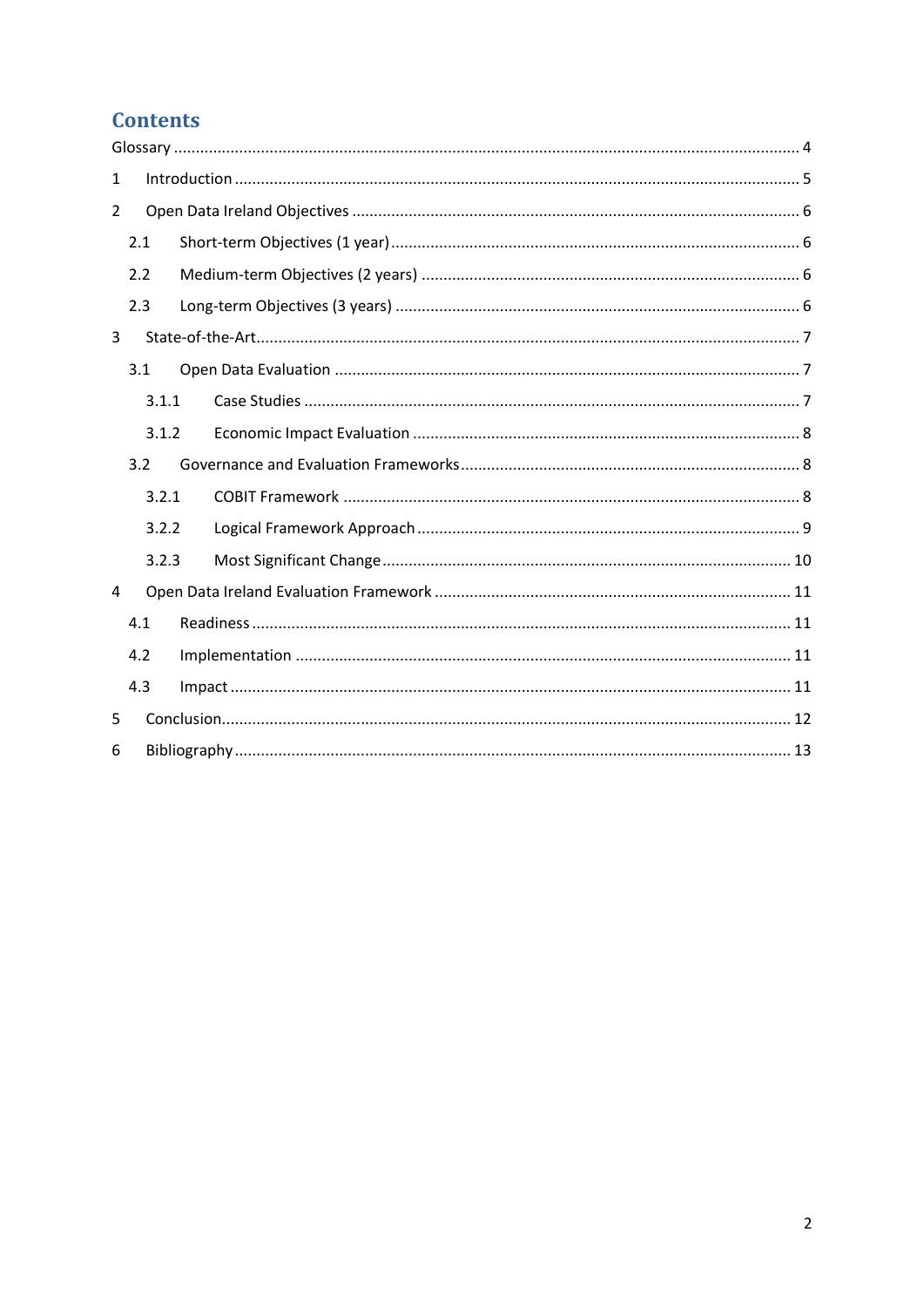# **Table of Figures**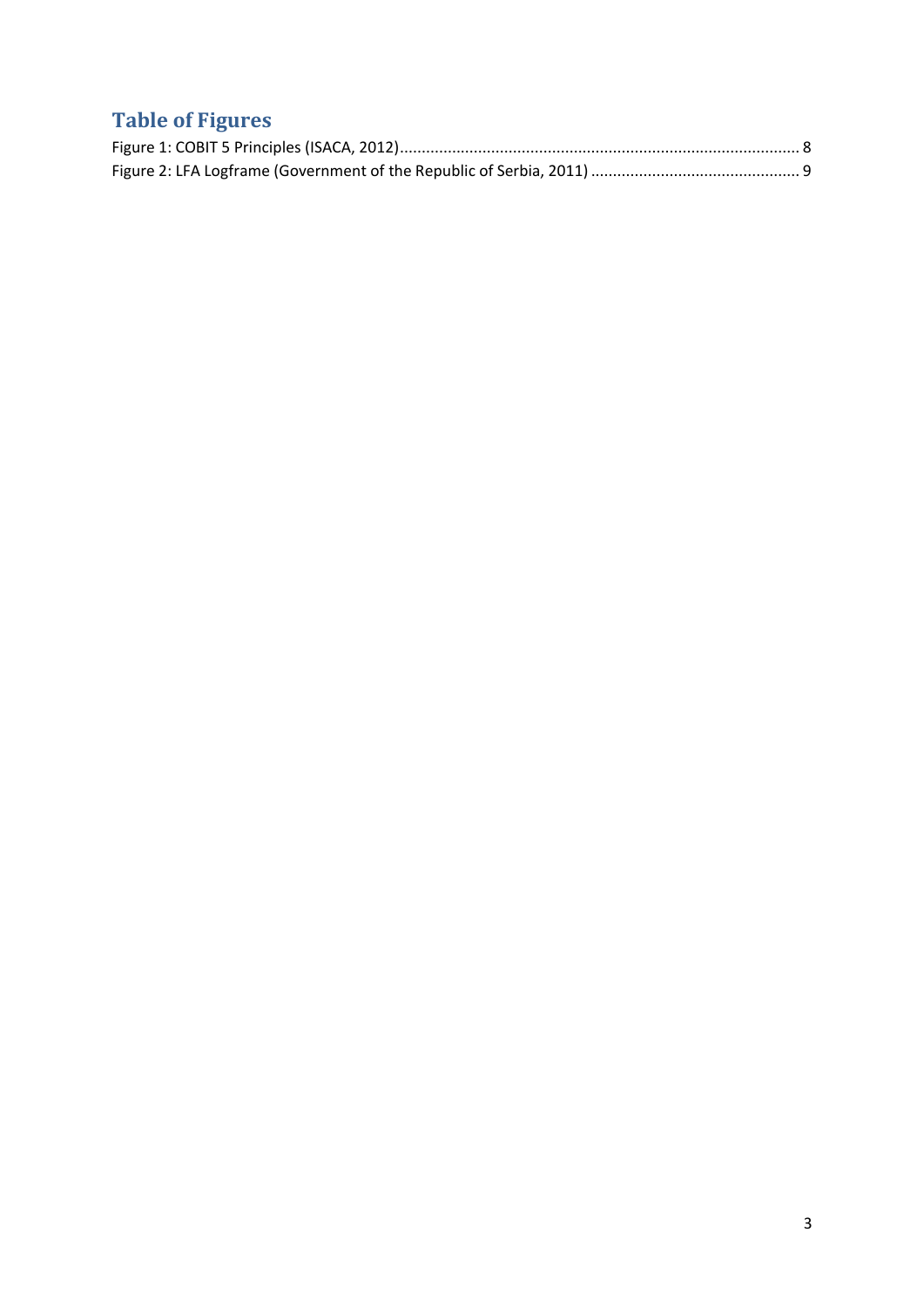# <span id="page-3-0"></span>**Glossary**

- COBIT Control Objectives for Information and Related Technology
- IRF Independent Reporting Framework
- LFA Logical Framework Approach
- MSC Most Significant Change
- ODDC Open Data in Developing Countries (project)
- OGP Open Government Partnership
- OKFN Open Knowledge Foundation
- SIG (Open Data Ireland) Steering and Implementation Group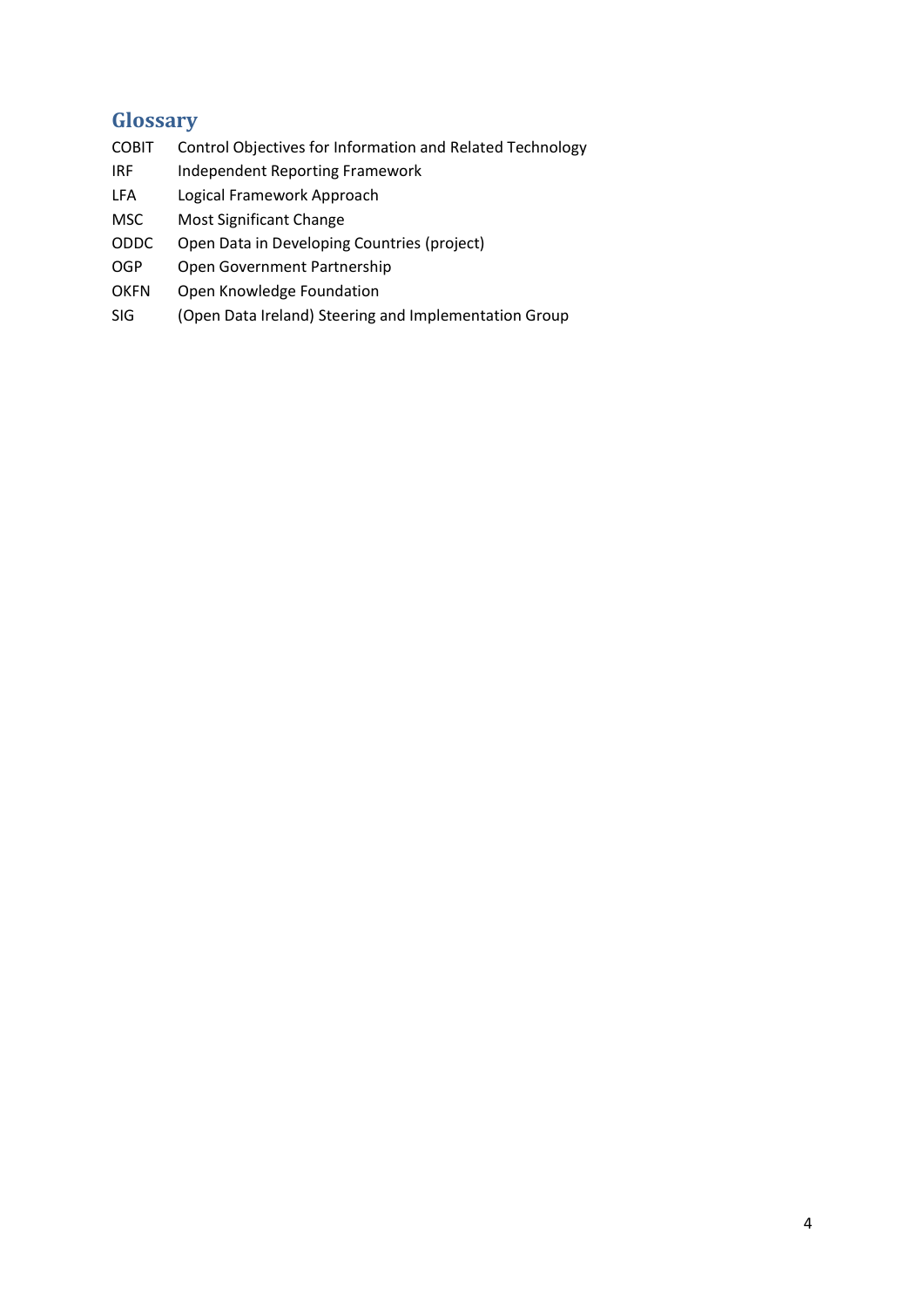# <span id="page-4-0"></span>**1 Introduction**

Open Government Data supports a number of different objectives; it facilities transparency and accountability in Government, while also facilitating business, innovation and planning activities. Open Data initiatives create opportunities to exploit data in new and unforeseen ways, especially as more and more datasets become available. To maximise the benefit of Open Data for society, synergies and collaboration between the different stakeholders need to be established - between society, government, research, libraries and archives, but ultimately also establishing interoperability with private and business data sources.

The Open Data Ireland Roadmap sets out a detailed plan for the objectives, structure and actions necessary to advance the publication of national and regional Open Data in Ireland for maximum impact (Lee et al. 2014). In order to ensure the roadmap is on-track, targets are being achieved and the initiative is resulting in positive change, an evaluation framework is required.

This document presents an evaluation framework for the Open Data Ireland initiative. The purpose of this framework is threefold: (i) to assess the current state of readiness for Open Data in Ireland, (ii) to monitor and assess the ongoing progress of the initiative, ensuring actions outlined in the roadmap are being carried out and that the initiative's overarching objectives are being met, and (iii) to measure the actual economic, social and political impact of the initiative. The first aspect of evaluation, *readiness*, is addressed in the 'Open Data Ireland: Best Practice Handbook', which provides a detailed insight into current Irish practice for all of the proposed Open Data Ecosystem elements (Lee & Cyganiak 2014). The second aspect of evaluation, *implementation*, is relatively straight forward to assess; however, it is also important to ensure an adequate risk-management plan is in place so that potential threats and delays can be monitored and mitigated. The third aspect of evaluation, *impact*, is more complex and requires careful planning and execution. Open Data impact evaluation is currently an active area of research and investigation.

The evaluation framework in this paper presents the recommendations of the authors in the context of the state-of-the-art Open Data and eGovernment evaluation best practices, for the Irish national Open Data initiative.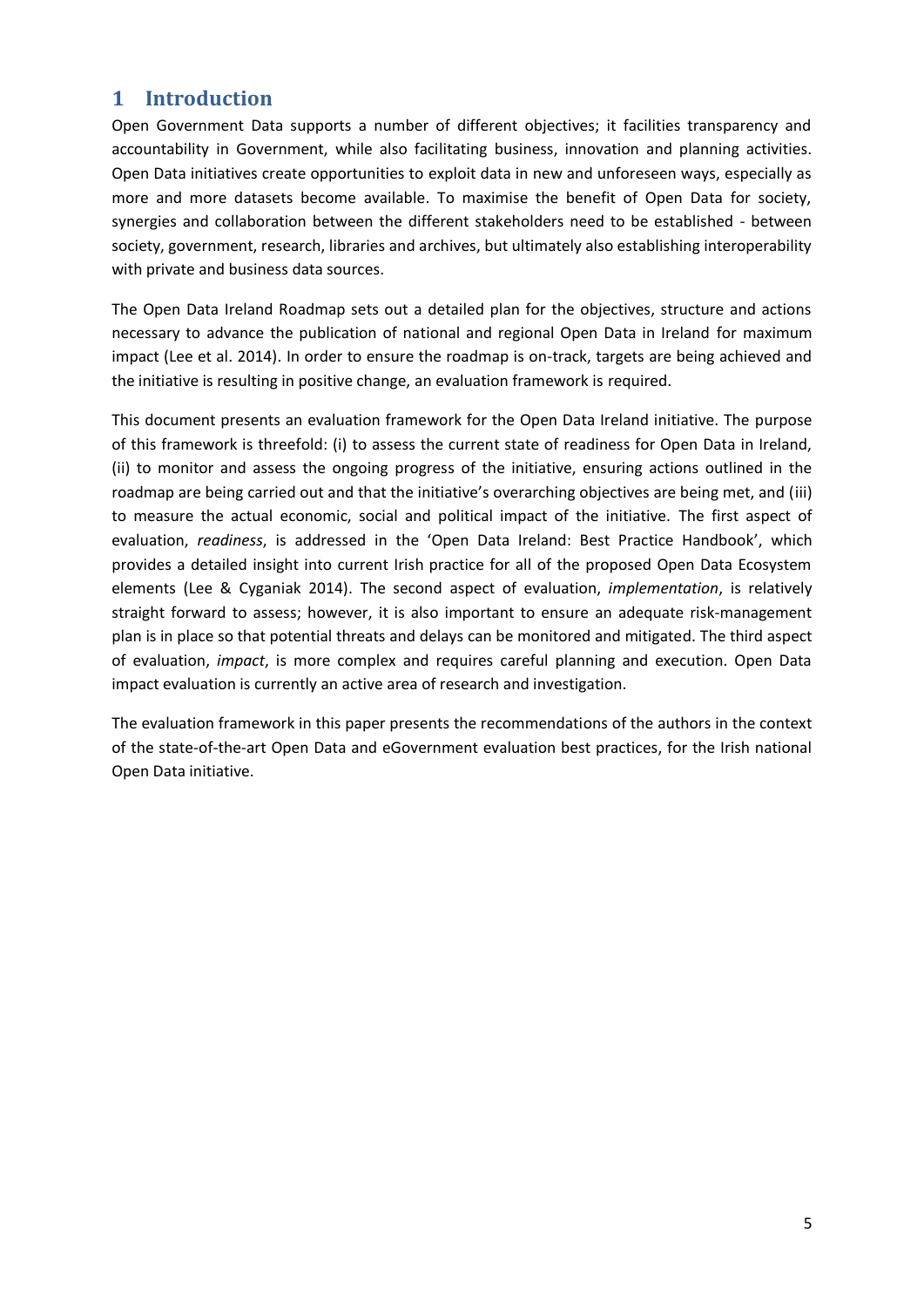# <span id="page-5-0"></span>**2 Open Data Ireland Objectives**

The following short, medium and long-term objectives are defined n the Open Data Ireland Roadmap (Lee et al. 2014)

#### <span id="page-5-1"></span>**2.1 Short-term Objectives (1 year)**

- S.1 Agree a National Open Data Strategy, including commitments, goals, principles, and guidelines, using the Best Practice Handbook and this Roadmap.
- S.2 Align the National Open Data Strategy, with other national data strategies, such as the National Spatial Data Strategy, the Data Sharing and Governance Bill and those set out by the National Statistics Board.
- S.3 Agree a National Open Data Roadmap, including detailed actions and time-frame, based on this document.
- S.4 Agree an Open Data License to use for all Irish Open Data, as suggested in the Best Practice Handbook.
- S.5 Publish data on a national portal so that all government data that has been released can be found easily in one place.
- S.6 Release high-quality Open Data that is timely, comprehensive, and accurate. To the extent possible, data will be in their original, unmodified form and at the finest level of granularity available.
- S.7 Release as much data as possible, and where it is not possible to offer free access at present, promote the benefits and encourage the allowance of free access to data.
- S.8 Release at least 10% of Open Data as 5-star Linked Open Data.
- S.9 Develop links with civil society organisations, the business community and citizens to allow the public to provide feedback on the most important data they would like released.
- S.10 Encourage innovative uses of data through the organisation of challenges, prizes or mentoring for data users in our individual jurisdictions.
- S.11 Increase the capacity of public bodies to publish Open Data.
- S.12 Provide continuous evaluation of the progress and impact of the Open Data initiative.

#### <span id="page-5-2"></span>**2.2 Medium-term Objectives (2 years)**

- M.1 Define a recommended set of standards for the publication of Irish Open Data, to facilitate internal and external data interoperability
- M.2 Work to increase Open Data literacy and encourage people, such as developers of applications and civil society organisations, to unlock the value of Open Data.
- M.3 Make key datasets, namely National Statistics, National Maps, National Elections and National budgets available and discoverable, and accessible.
- M.4 Put in place a preservation strategy for Open Data.
- M.5 Release at least 20% of Open Data as 5-star Linked Open Data.
- M.6 Develop a cross-sector data infrastructure ensuring data interoperability

#### <span id="page-5-3"></span>**2.3 Long-term Objectives (3 years)**

- L.1 Establish an expectation that all government data be published openly by default.
- L.2 Release at least 40% of Open Data as 5-star Linked Open Data.
- L.3 Facilitate an Open Government culture across the public sector.
- L.4 Determine the to-date economic impact of Open Data in Ireland.
- L.5 Improve overall transparency of the Irish public sector and increase the levels of trust.
- L.6 Ensure the individual's right to privacy is protected.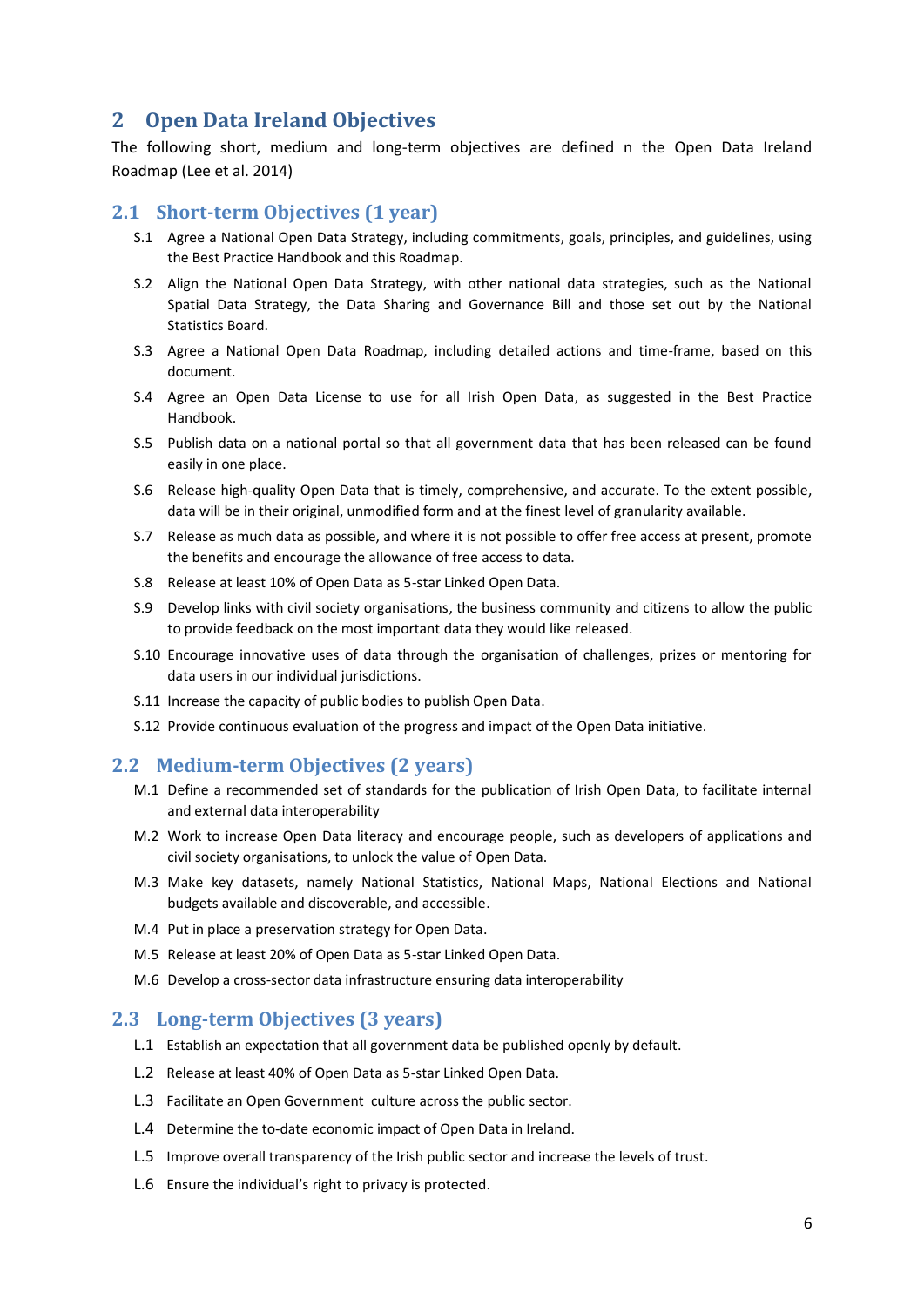### <span id="page-6-0"></span>**3 State-of-the-Art**

### <span id="page-6-1"></span>**3.1 Open Data Evaluation**

In the 'Open Data Ireland: Best Practice Handbook', we outlined current international best practice in terms of Open Data evaluation. Open Data evaluation and assessment frameworks can be grouped into three broad categories: readiness assessments, implementation evaluations and impact assessments (Davies, Perini, et al. 2013). Readiness studies seek to assess whether the conditions in a country, city or sector might be appropriate for an Open Data initiative to be effective, and may seek to also highlight areas where investment or effort would be needed to get ready for an Open Data initiative, for example, the World Bank's Readiness Assessment Tool<sup>1</sup>. Studies of implementation seek to assess whether the conditions for Open Data, or Open Data itself, actually exist in a country, city or sector: that is, whether Open Data policies are being implemented, for example, OKFN's Open Data Index, the Open Data Barometer and the OGP's Independent Reporting Mechanism (IRM)<sup>2</sup>. Impact studies ask whether Open Data has led to change. Generally they focus on whether Open Data has brought one of the specific benefit that Open Data advocates suggested would result from opening datasets – such as economic growth or democratic empowerment. While examples of readiness assessments and implementation evaluations are listed in 'Researching the Emerging Impacts of Open Data: ODDC Conceptual Framework', the authors admit that "as yet, there are no large-scale rigorous studies of Open Data impacts, and most work remains at the level of ad-hoc and isolated case studies or anecdotes."

#### <span id="page-6-2"></span>**3.1.1 Case Studies**

The general benefits of Open Data initiatives are cited as: government transparency, government efficiency, environmental sustainability, social inclusion, economic growth and entrepreneurial activity. These are the groupings that the Open Data Barometer uses to measure impact (Davies, Farhan, et al. 2013). The expert survey researchers looked for media and academic mentions of where open data had been used, and had been cited as the cause of some substantive change, across these groupings. Following on from this research, in the Exploring the Emerging Impacts of Open Data in Developing Countries (ODDC) project, in-depth case studies of Open Data in use in a range of governance settings and country contexts across the developing world are examined, exploring the impact of Open Data under difference disciplinary lenses (political, economic and social) (Davies, Perini, et al. 2013). The ODDC highlights six key areas that each case study should address:

- The context for open data
- The supply of open data
- Technical platforms and standards
- The context of the specific governance setting
- Intermediaries and data flow
- Actions and impacts

1

<sup>&</sup>lt;sup>1</sup> <http://data.worldbank.org/about/open-government-data-toolkit/readiness-assessment-tool>

<sup>&</sup>lt;sup>2</sup> <http://www.opengovpartnership.org/independent-reporting-mechanism>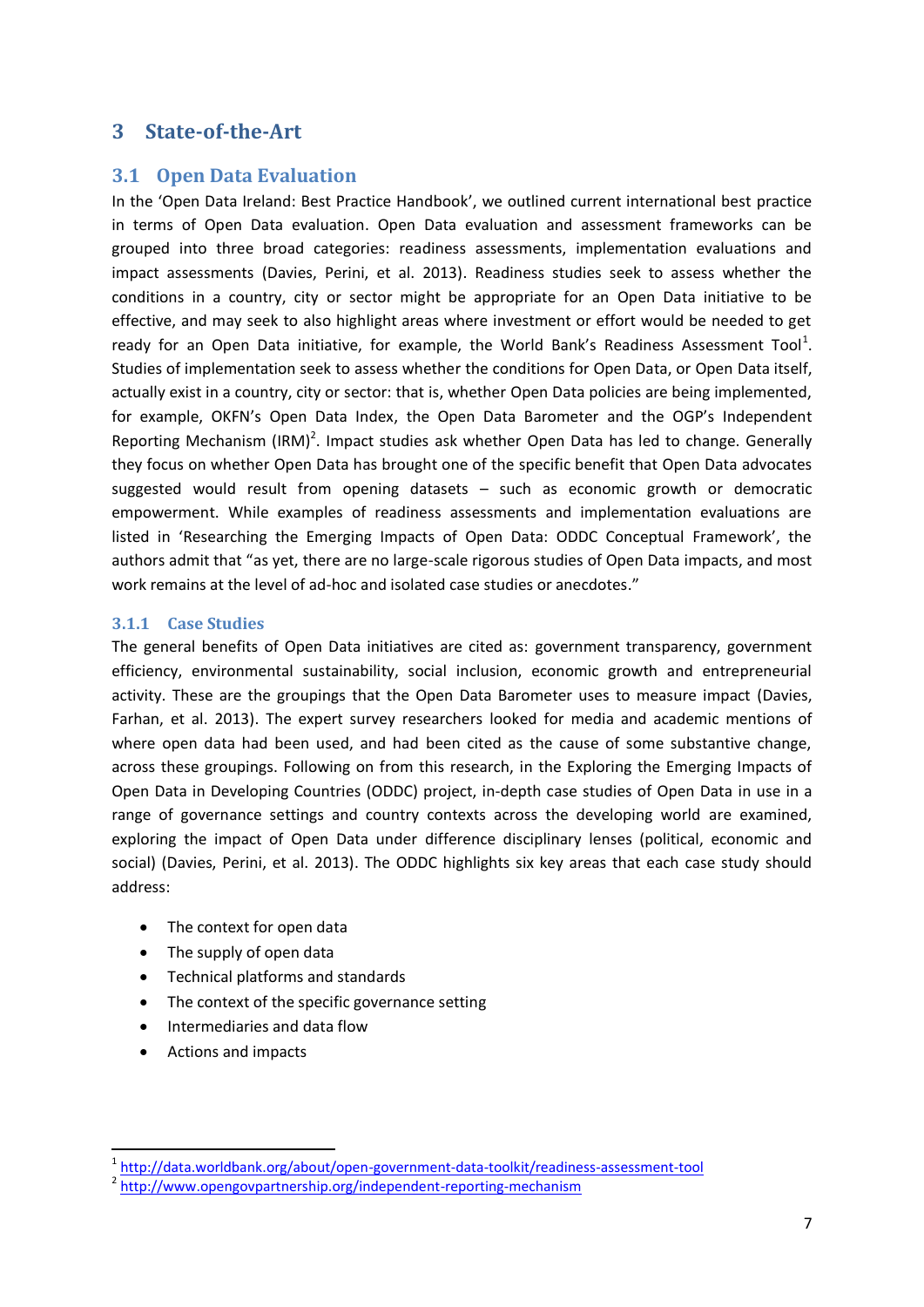#### <span id="page-7-0"></span>**3.1.2 Economic Impact Evaluation**

There has been many international studies carried out to determine the potential and actual economic impact of Open Data. These include Graham Vickery's study into the value of PSI re-use in Europe, commissioned by the European Commission (Vickery 2011), McKinsey's 2013 report on 'Open data: Unlocking innovation and performance with liquid information' (Manyika et al. 2013), and CapGemini's 2013 report into 'The Open Data Economy: Unlocking Economic Value by Opening Government and Public Data' (Tinholt 2013). There have also been a number of national economic impact studies, many of which focus on a specific sector, such as the Spanish 'Characterization Study of the Infomediary Sector' (Datos.gob.es 2012), the Danish Enterprise and Construction Authority's study into 'The value of Danish address data' (Danish Enterprise and Construction Authority 2010), and the UK Ordnance Survey's 'Open Data Economic Value Study' (UK Ordnance Survey 2013). In all of these studies, there is not a standardised way for evaluating economic impact or an acceptance of metrics that underpin the assessment of value. This in fact is one of the recommendations from the UK Ordnance Survey's report:

*The consultants recommend that OS, in conjunction with the geospatial industry sponsor an initiative to establish common methodologies for evaluating economic value from proposed policy initiatives ideally before rather than after the political decisions have been made.* 

#### <span id="page-7-1"></span>**3.2 Governance and Evaluation Frameworks**

In this section we present examples of governance and evaluation frameworks, which may be adapted to Open Data initiatives for monitoring and assessment purposes.

#### <span id="page-7-2"></span>**3.2.1 COBIT Framework**

Control Objectives for Information and Related Technology (COBIT) is a business framework created by ISACA A for the Governance and Management of Enterprise IT (ISACA 2012). The current version, COBIT 5, was published in 2012. COBIT 5 is based on five key principles, as shown in [Figure 1.](#page-7-3) The separation of governance from management echoes the structure of the Open Data Ireland initiative, with the Open Data Board responsible for the governance of the initiative and the Steering and Implementation Group responsible for the management of the initiative.



<span id="page-7-3"></span>**Figure 1: COBIT 5 Principles** (ISACA 2012)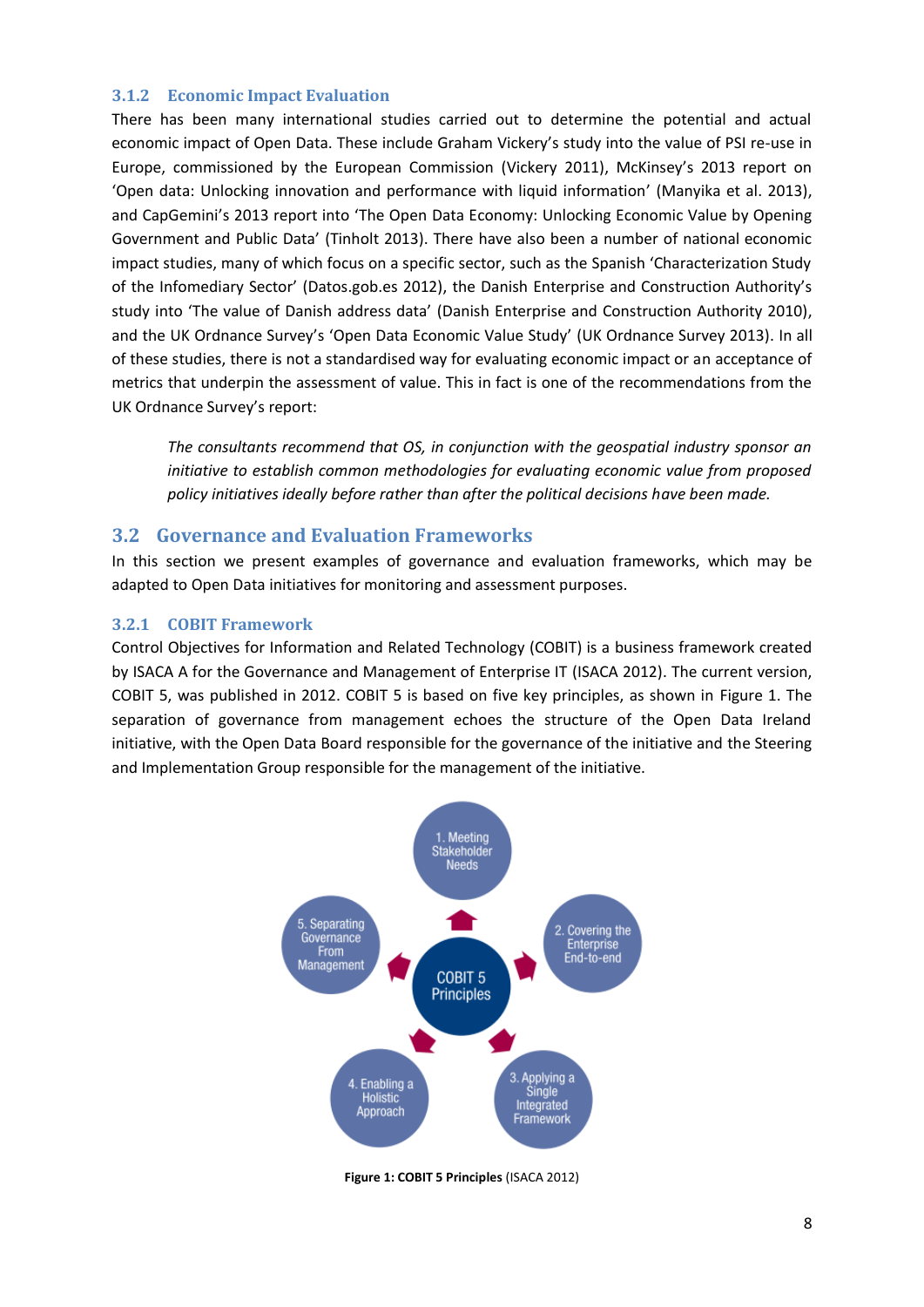#### <span id="page-8-0"></span>**3.2.2 Logical Framework Approach**

The Logical Framework Approach (LFA) is an analytical process and set of tools used to support objectives-oriented project planning and management. The following information is extracted from the Guide to the Logical Framework Approach, prepared by the Government of the Republic of Serbia and the EU Integration Office (Government of the Republic of Serbia 2011). The LFA provides a set of interlocking concepts which are used as part of an iterative process to aid structured and systematic analysis of a project or programme idea. Originally developed and applied in science (NASA) and the private sector (management by objectives) for the planning and management of complex projects, the LFA was first formally adopted as a planning tool for overseas development activities by USAID in the early 1970s. Since then it has been adopted and adapted by a large number of agencies involved in providing development assistance. They include the British DFID, Canada's CIDA, the OECD Expert Group on Aid Evaluation and the International Service for National Agricultural Research (ISNAR).

The LFA is composed of two stages used in project identification and formulation:

- The **Analysis Stage** should be carried out as an iterative learning process, rather than as a simple set of linear 'steps'. For example, while stakeholder analysis must be carried out early in the process, it must be reviewed and refined as new questions are asked and new information comes to light.
- In the **Planning Stage** the results of the analysis are transcribed into a practical, operational plan ready to be implemented. It is the stage where the project is technically designed. This stage is again an iterative process, as it may be necessary to review and revise the scope of project activities and expected results once the resource implications and budget become clearer.

The results of the logical framework analysis are presented and further analysed in the Logframe matrix. The matrix essentially provides a summary of the project down to the activity level. The Logframe consists of a matrix with four columns and four (or more) rows, summarising the key elements of a project, namely:

- The project's hierarchy of objectives (Project Description or Project Intervention Logic);
- The project environment and key external factors critical to the project's success (Assumptions); and
- How the project's achievements will be monitored and evaluated (Indicators and Sources of Verification).

The Logframe also provides the basis on which resource requirements (inputs) and costs (budget) are determined.

| Logic of<br>intervention | <b>Objectively Verifiable</b><br><b>Indicators</b> | Sources of<br><b>Verification</b> | <b>Assumptions</b>   |
|--------------------------|----------------------------------------------------|-----------------------------------|----------------------|
| <b>Overall Objective</b> |                                                    |                                   |                      |
| Purpose                  |                                                    |                                   |                      |
| <b>Results</b>           |                                                    |                                   |                      |
| <b>Activities</b>        | <b>Means</b>                                       | Costs                             |                      |
|                          |                                                    |                                   | <b>Preconditions</b> |

<span id="page-8-1"></span>**Figure 2: LFA Logframe** (Government of the Republic of Serbia 2011)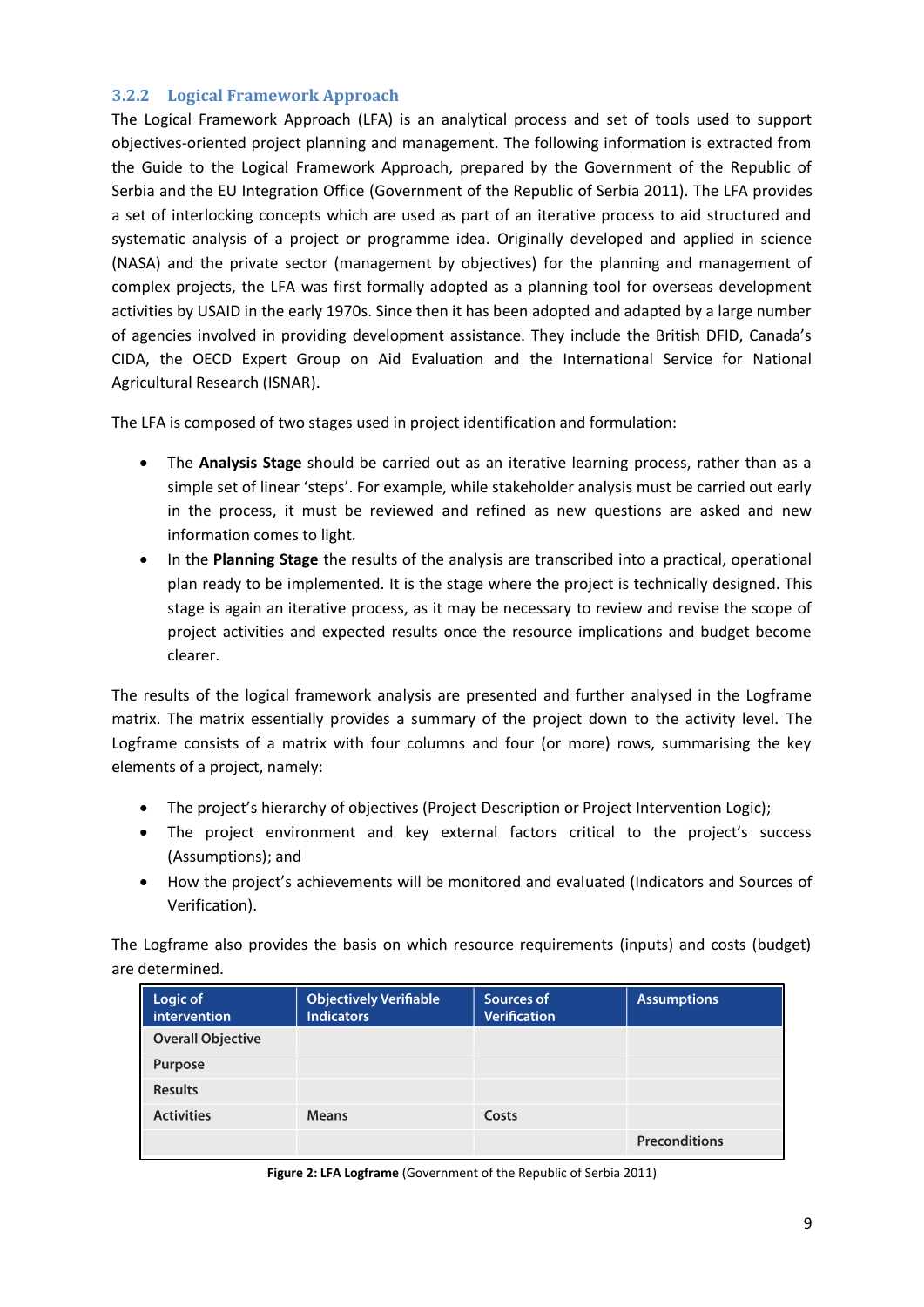#### <span id="page-9-0"></span>**3.2.3 Most Significant Change**

The most significant change (MSC) technique is a form of participatory monitoring and evaluation. The following information is extracted from the 'The Most Significant Change ( MSC ) Technique, by the Rick Davies and Jess Dart (Davies & Dart 2005). MSC is participatory because many project stakeholders are involved both in deciding the sorts of change to be recorded and in analysing the data. It is a form of monitoring because it occurs throughout the program cycle and provides information to help people manage the program. It contributes to evaluation because it provides data on impact and outcomes that can be used to help assess the performance of the program as a whole.

Essentially, the process involves the collection of significant change (SC) stories emanating from the field level, and the systematic selection of the most significant of these stories by panels of designated stakeholders or staff. The designated staff and stakeholders are initially involved by 'searching' for project impact. Once changes have been captured, various people sit down together, read the stories aloud and have regular and often in-depth discussions about the value of these reported changes. When the technique is implemented successfully, whole teams of people begin to focus their attention on program impact.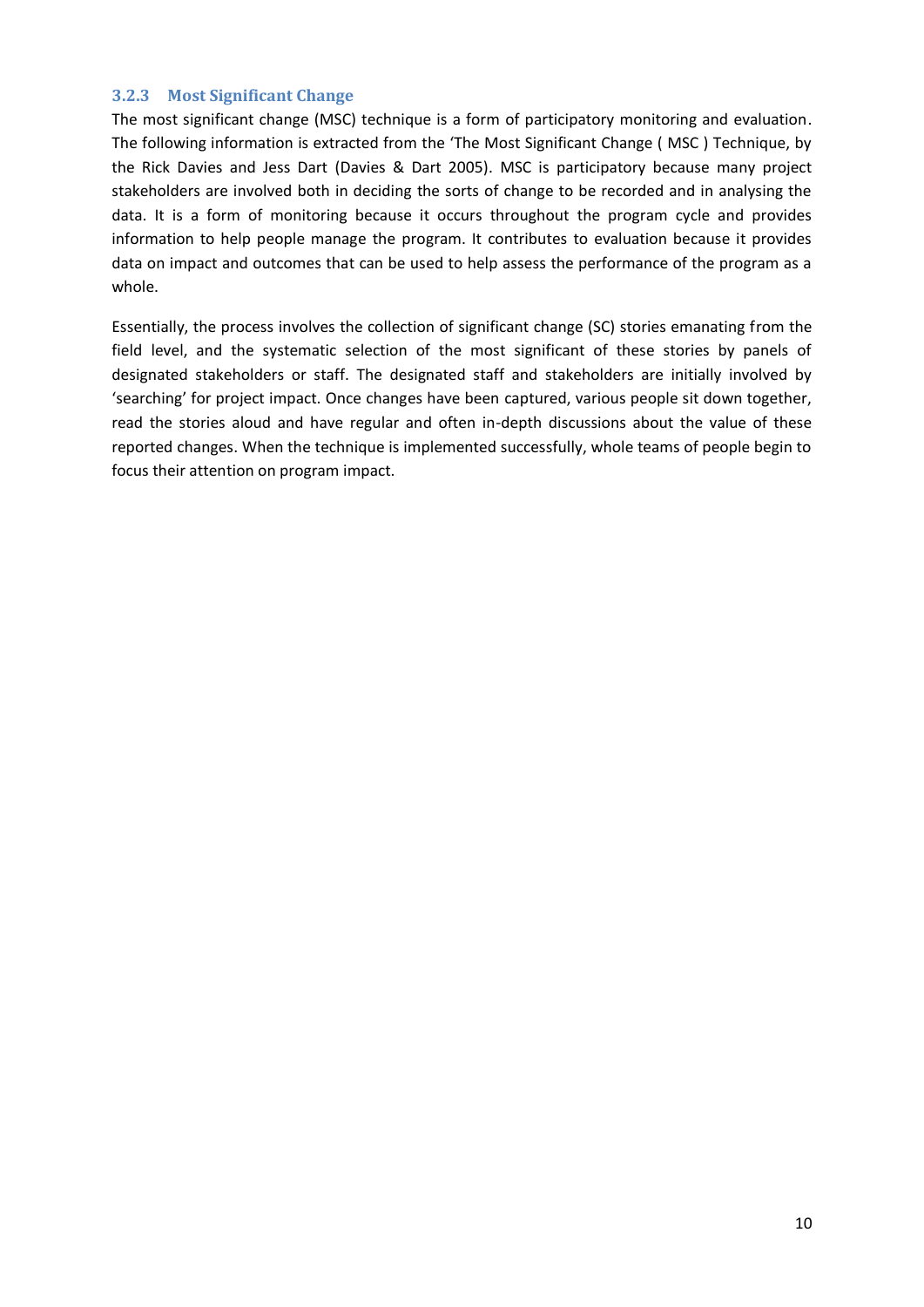# <span id="page-10-0"></span>**4 Open Data Ireland Evaluation Framework**

Adopting the Open Data Barometer approach, we propose framing the Open Data Ireland Evaluation Framework in terms of readiness, implementation and impact.

### <span id="page-10-1"></span>**4.1 Readiness**

The 'Open Data Ireland: Best Practice Handbook' provides a detailed insight into current Irish practice for all of the proposed Open Data Ecosystem elements (Lee & Cyganiak 2014). It can therefore be considered a substantial study of Open Data readiness in Ireland. If additional exploration into readiness assessment is deemed necessary, we recommend the use of an international readiness assessment framework, such as the World Bank's Open Government Data Working Group's 'Open Data Readiness Assessment' tool<sup>3</sup>.

# <span id="page-10-2"></span>**4.2 Implementation**

The Open Data Ireland Roadmap sets out a detailed plan for the objectives, structure and actions necessary to advance the publication of national and regional Open Data in Ireland for maximum impact (Lee et al. 2014). For each of the Open Data Ecosystem elements, a list of specific actions are defined, as well as a timeframe within which the action should be carried out, who is responsible for completing the action, and what overarching objectives the action aims to achieve. The implementation of the Open Data Ireland Roadmap could be managed using a framework, such as the COBIT Framework or the Logical Framework Approach. While the Open Data Board is responsible for the governance of the Open Data Ireland initiative, the Steering and Implementation Group (SIG) is responsible for its management. Therefore, the progress of the implementation evaluation should be published by SIG annually.

As well as managing the implementation of the roadmap locally, the progress of the Open Data Ireland initiative as a whole will be continually monitored through international evaluation indicators, such as the OGP Independent Reporting Mechanism, Open Data Barometer, and the OKFN Open Data Index. The Open Data Board and SIG should incorporate these studies into the overall evaluation framework.

#### <span id="page-10-3"></span>**4.3 Impact**

1

In order to evaluate the impact of the Open Data Ireland initiative, we recommend both a macro and micro approach. A macro impact evaluation will examine the broad outcomes of the initiative from a social, political and economic perspective, similar to those studies outlined in section [Economic](#page-7-0)  [Impact Evaluation.](#page-7-0) At a micro level, particular case-studies can be explore to get a clear understanding of the impact of Open Data in specific sectors and under a certain set of conditions. The Most Significant Change technique could be used as a framework to capture and analyse particular stories. The observed and measured impact should then be compared to the original objectives outlined in the Open Data Ireland roadmap.

An independent impact review of the Open Data Ireland initiative should be carried out biannually. Academia, civil society and research institutions could also assist with impact assessment strategies.

<sup>&</sup>lt;sup>3</sup> <http://data.worldbank.org/about/open-government-data-toolkit/readiness-assessment-tool>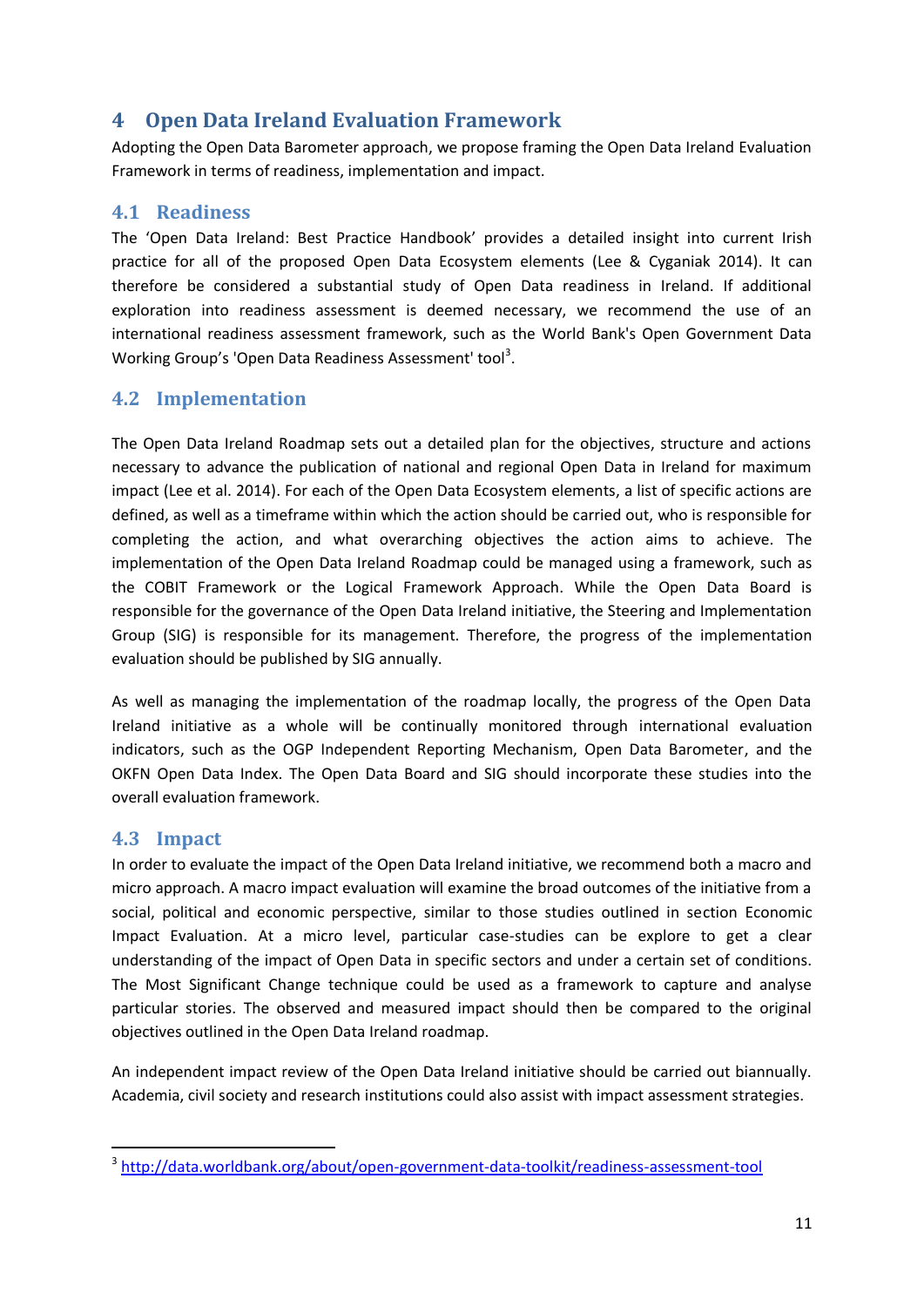# <span id="page-11-0"></span>**5 Conclusion**

In this document, an evaluation framework for Open Data Ireland is outlined, under the categories of readiness, implementation and impact. This framework should be adopted and expanded on by the Open Data Board and Steering and Implementation Group.